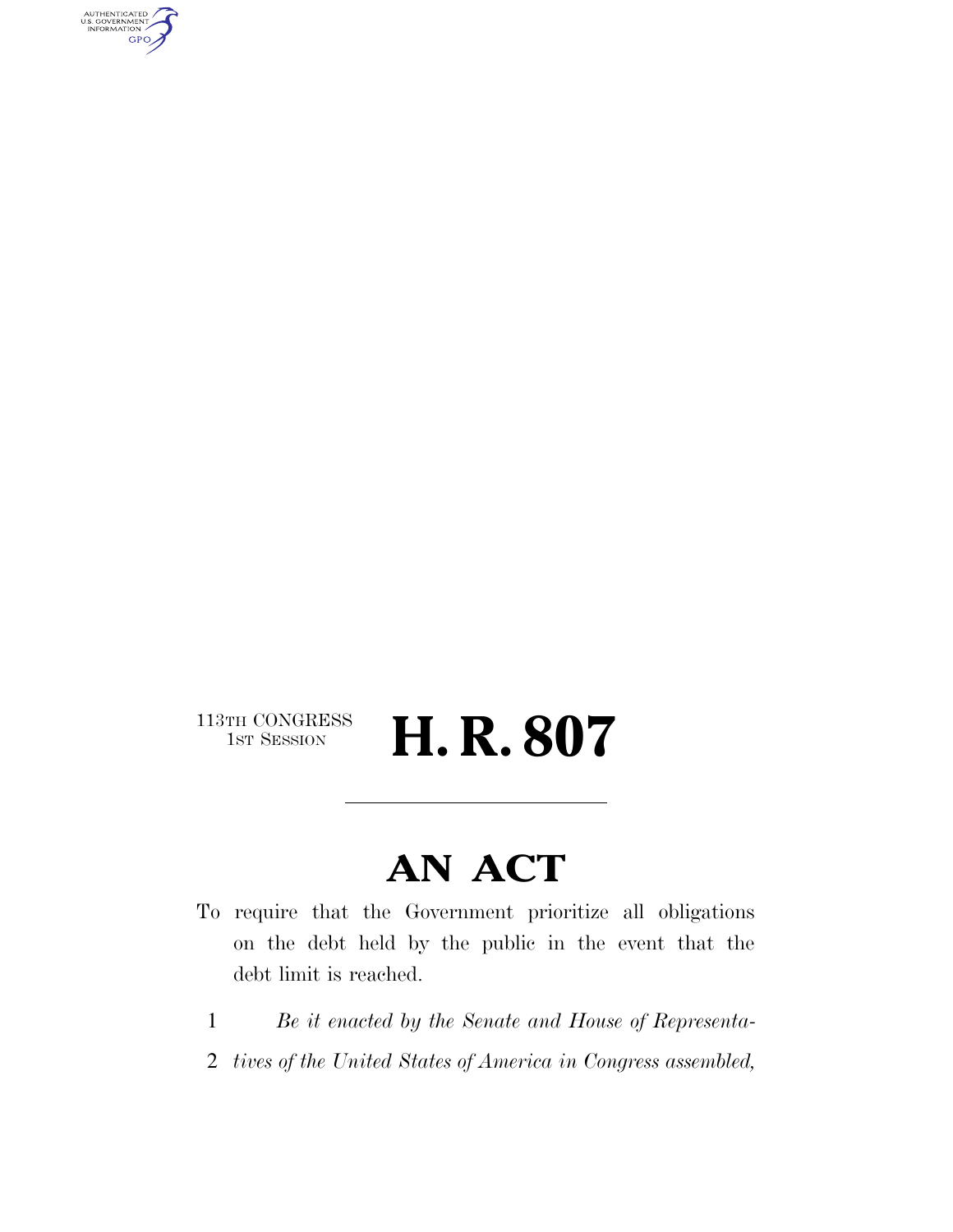#### **SECTION 1. SHORT TITLE.**

 This Act may be cited as the ''Full Faith and Credit Act''.

#### **SEC. 2. PAYMENT OF PRINCIPAL AND INTEREST ON PUBLIC**

#### **DEBT AND SOCIAL SECURITY TRUST FUNDS.**

 (a) IN GENERAL.—In the event that the debt of the United States Government, as defined in section 3101 of title 31, United States Code, reaches the statutory limit, the Secretary of the Treasury shall, in addition to any other authority provided by law, issue obligations under chapter 31 of title 31, United States Code, to pay with legal tender, and solely for the purpose of paying, the prin- cipal and interest on obligations of the United States de- scribed in subsection (b) after the date of the enactment of this Act.

 (b) OBLIGATIONS DESCRIBED.—For purposes of this subsection, obligations described in this subsection are ob-ligations which are—

(1) held by the public, or

 (2) held by the Old-Age and Survivors Insur- ance Trust Fund and Disability Insurance Trust Fund.

23 (c) PROHIBITION ON COMPENSATION FOR MEMBERS OF CONGRESS.—None of the obligations issued under sub- section (a) may be used to pay compensation for Members of Congress.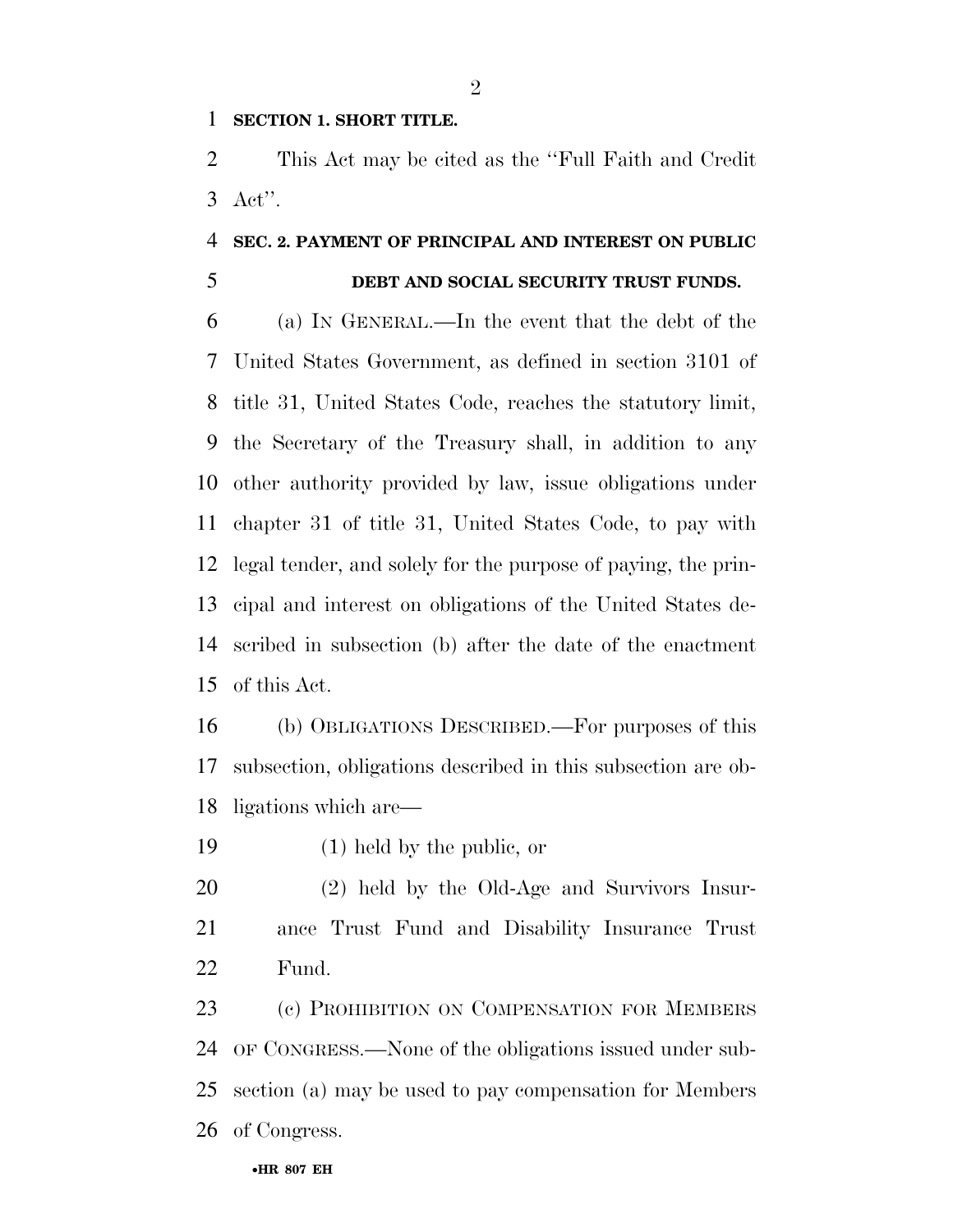(d) OBLIGATIONS EXEMPT FROM PUBLIC DEBT LIMIT.—Obligations issued under subsection (a) shall not be taken into account in applying the limitation in section 3101(b) of title 31, United States Code, to the extent that such obligation would otherwise cause the limitation in section 3101(b) of title 31, United States Code, to be ex-ceeded.

(e) REPORT ON CERTAIN ACTIONS.—

 (1) IN GENERAL.—If, after the date of the en- actment of this Act, the Secretary of the Treasury exercises his authority under subsection (a), the Sec- retary shall thereafter submit a report each week the authority is in use providing an accounting relating to—

 (A) the principal on mature obligations and interest that is due or accrued of the United States, and

 (B) any obligations issued pursuant to subsection (a).

20 (2) SUBMISSION.—The report required by para-graph (1) shall be submitted to the Committee on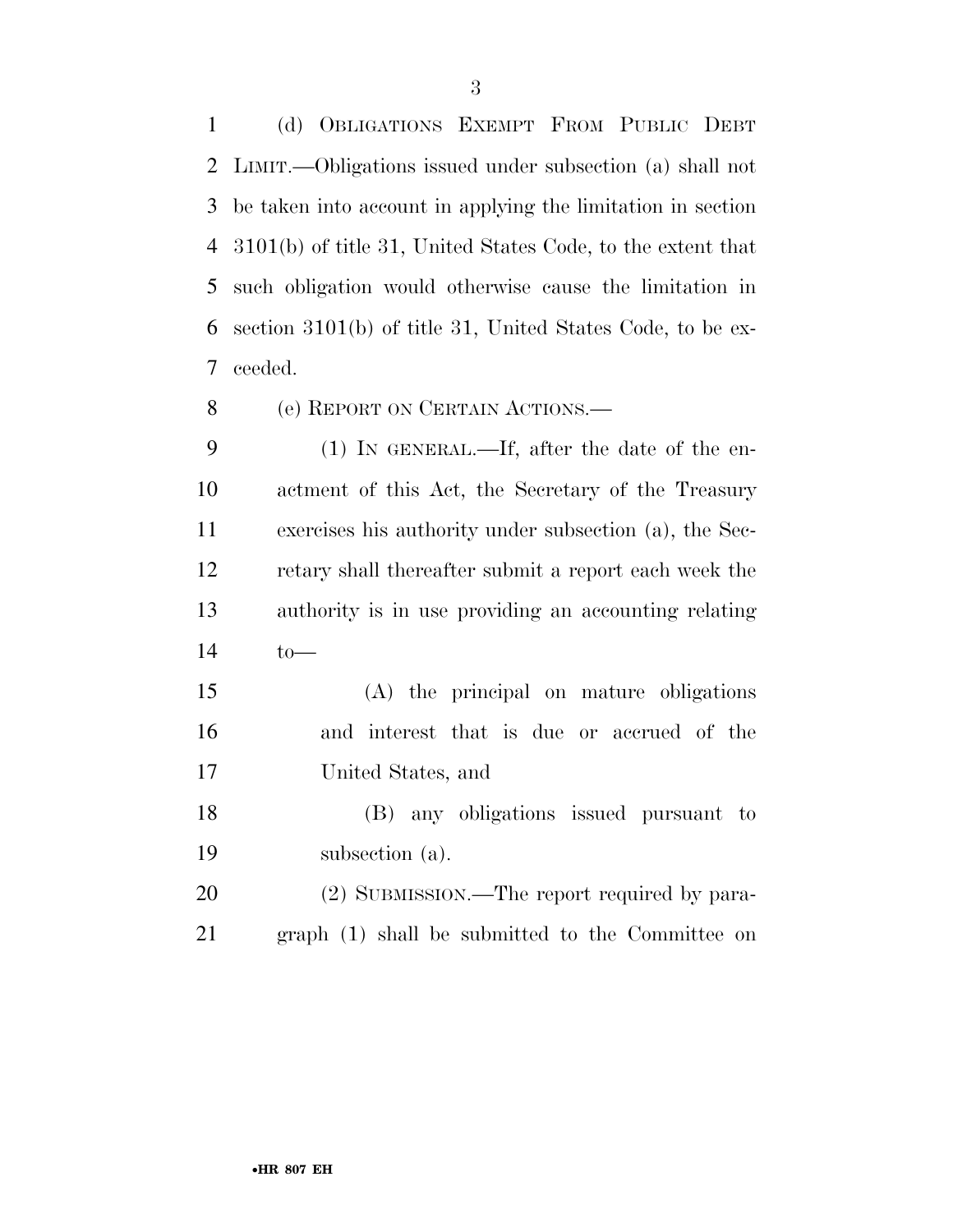1 Ways and Means of the House of Representatives

2 and the Committee on Finance of the Senate. Passed the House of Representatives May 9, 2013. Attest:

*Clerk.*